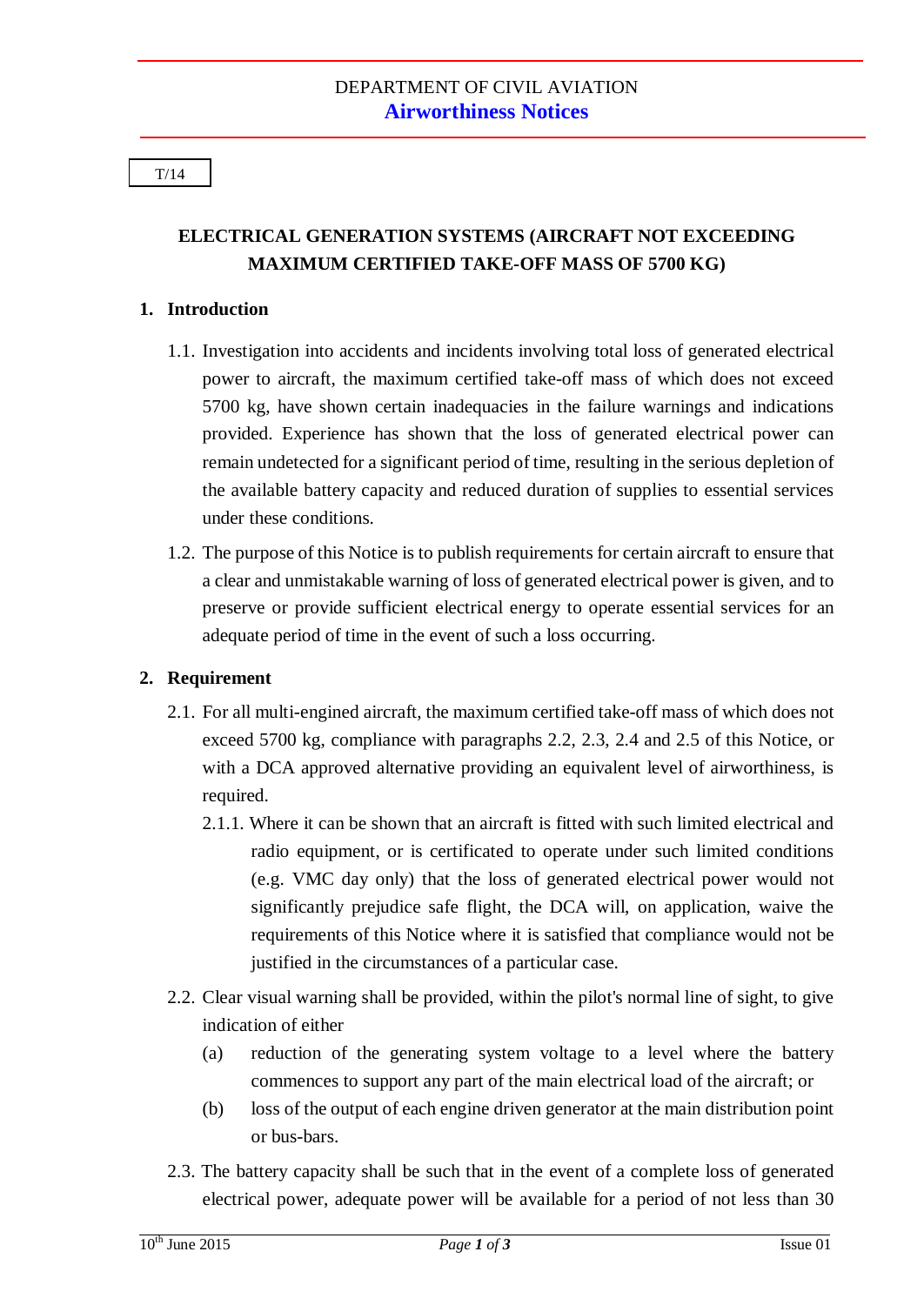#### T/14

minutes following the failure, to support those services essential to the continued safe flight and landing of the aircraft, (see paragraph 3.1). This includes an assumed period of not less than 10 minutes from operation of the warning specified in paragraph 2.2, for completion of the appropriate drills. This delay may be reduced to not less than five minutes if the warning system is provided with "attention getting" characteristics (e.g. a flashing light). For the purpose of calculations it shall be assumed that the electrical load conditions at the time of failure warning are those appropriate to normal cruising flight at night (see paragraph 3).

- 2.4. Where all gyroscopic attitude reference instruments, i.e. bank and pitch indicator(s) and turn and slip indicator(s), are dependent on electrical power for their operation, at least one of these instruments shall continue to operate without crew action for the prescribed 30 minute period.
	- Notes:(1) For certain aircraft types a turn and slip indicator may not be acceptable as the sole remaining attitude reference instrument.
		- (2) Certain aircraft are equipped with both electrically operated and air driven attitude reference instruments. In such cases the air driven instruments will be accepted as providing the emergency attitude information provided that the requirements of paragraph 2.4.1 are met.
	- 2.4.1. The instrument(s) with which the requirement of paragraph 2.4 will be met shall be clearly designated, and
		- (a) shall be so located on the instrument panel that it will be visible to, and usable by, the pilot from his normal position;
		- (b) shall be provided with means of indicating that the power supply to the instrument is operating correctly.
- 2.5. Precise drills covering crew action in the event of electrical general system failures and malfunctions shall be included in the appropriate aircraft manual(s), together with a statement of battery endurance under specified load conditions.

## **3. Additional Information**

- 3.1. When ascertaining that the installed aircraft battery capacity is adequate for compliance with paragraph 2.3, the following loads should be taken into account:
	- (a) Attitude information (where applicable in accordance with paragraph 2.4).
	- (b) Essential Radio Communication.
		- Note: For the purpose of calculations it will normally be accepted that intermittent use of single VHF communication equipment satisfies this requirement. Utilisation on the basis of a total 15 minutes reception